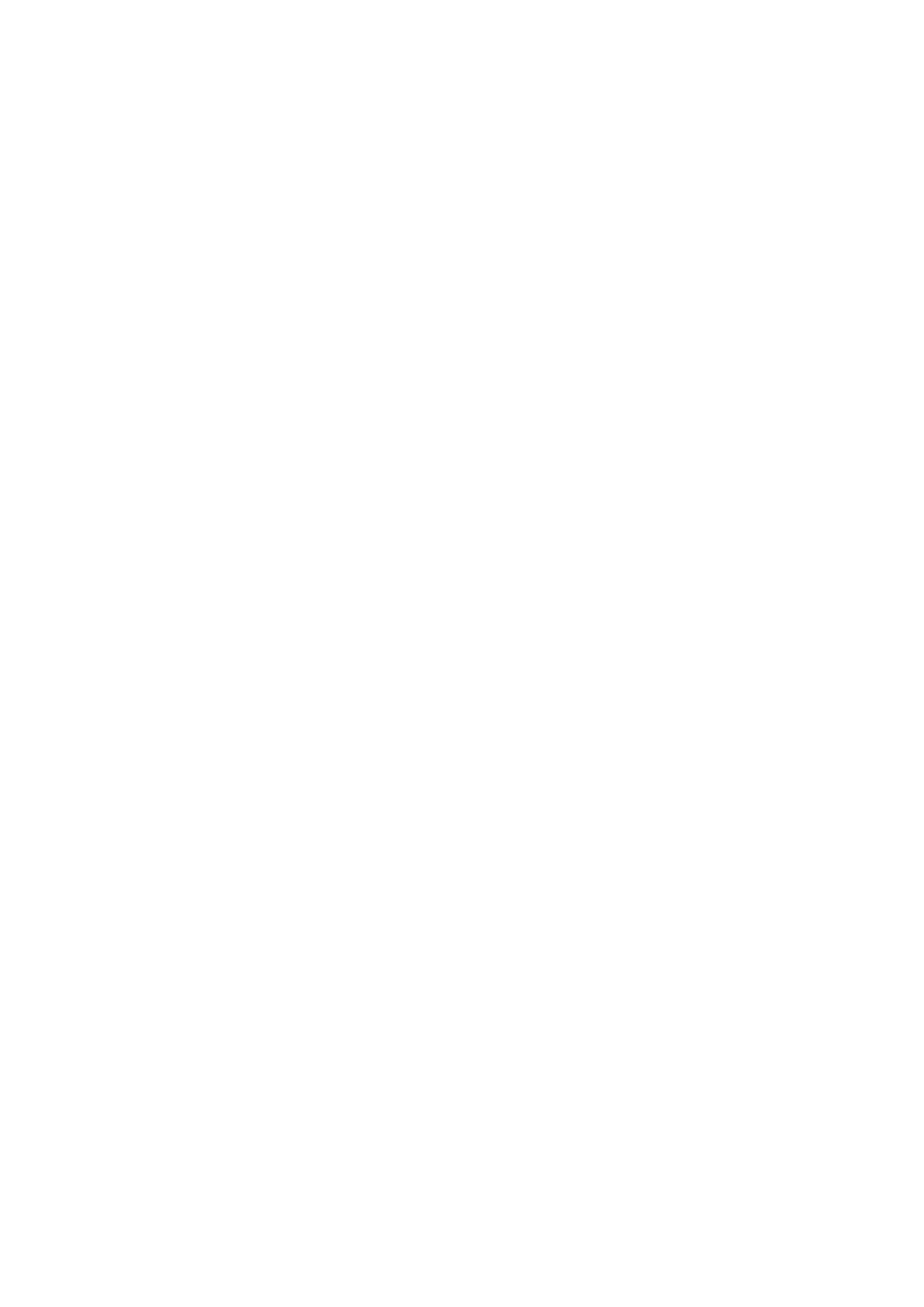

# **1 Apologies**

Resolution number SEN/2022/2

MOVED by Member G Marshall, seconded by Member BD Davies:

## **That the Seniors Advisory Panel:**

**a) accept the apology from Cr Cathy Casey for absence.**

**CARRIED**

## **2 Declaration of Interest**

Members are reminded of the need to be vigilant to stand aside from decision making when a conflict arises between their role as a member and any private or other external interest they might have.

There were no declarations of interest.

## **3 Confirmation of Minutes**

Resolution number SEN/2022/3

MOVED by Member BD Davies, seconded by Member Z Fazelnia:

#### **That the Seniors Advisory Panel:**

**a) confirm the ordinary minutes of its meeting, held on Monday, 7 March 2022 as a true and correct record.**

**CARRIED**

### **4 Extraordinary Business**

There was no general business.

### **5 Update on Tāmaki Makaurau Tauawhi Kaumātua/ Age-friendly Auckland Action Plan**

A PowerPoint presentation was given. A copy has been placed on the official minutes and is available on the Auckland Council website as a minutes attachment.

### **That the Seniors Advisory Panel:**

**a) noted the update on Tāmaki Makaurau Tauawhi Kaumātua / Age-friendly Auckland Action Plan.**

# **Attachments**

A 30 May 2022, Seniors Advisory Panel, Item 5 Update on Tāmaki Makaurau Tauawhi Kaumātua / Age-friendly Auckland Action Plan - PowerPoint presentation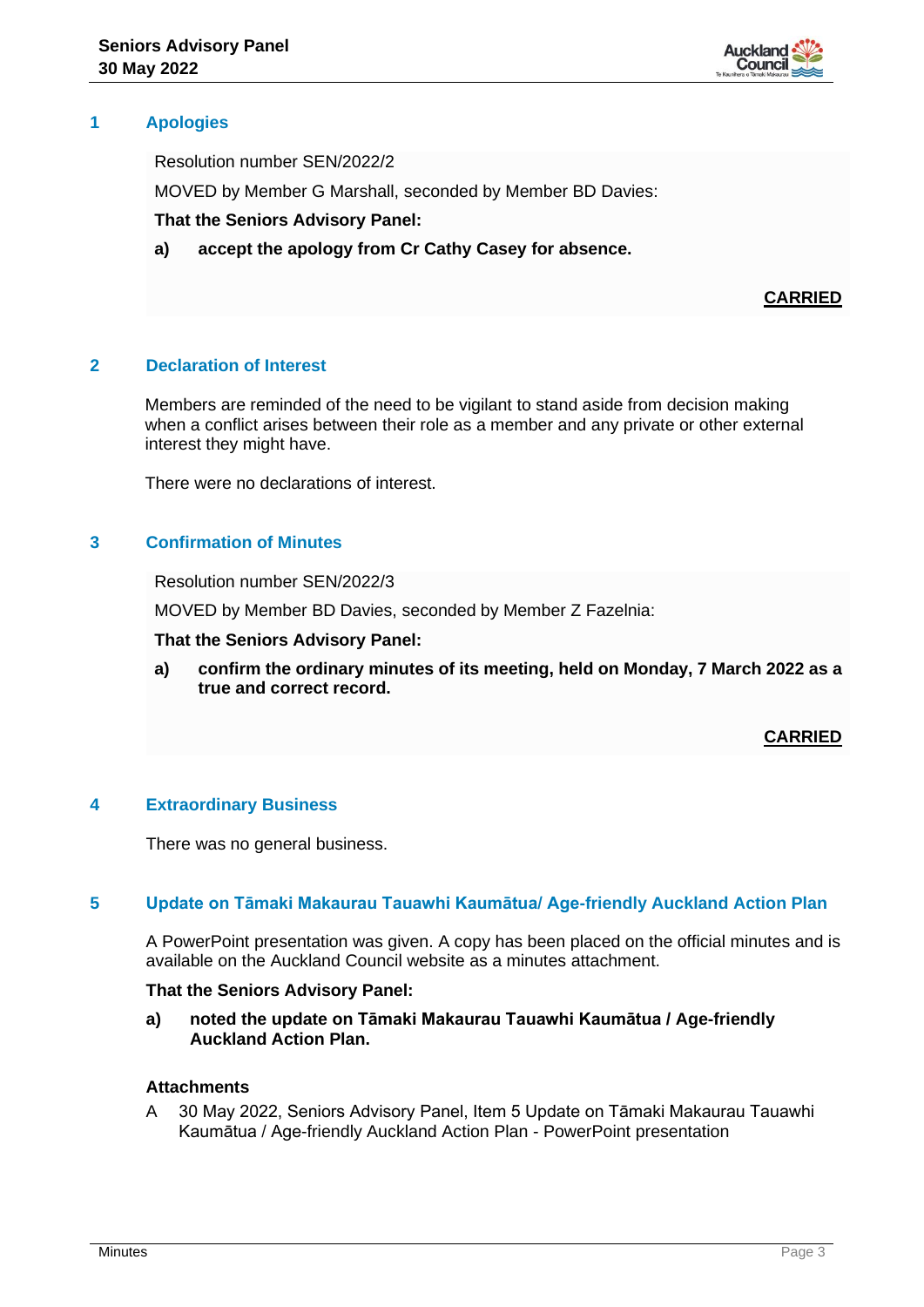

## **6 Co-chairs Forum Update**

**That the Seniors Advisory Panel:**

**a) noted the update provided by the Seniors Advisory Panels co-chairs.**

## **7 Seniors Advisory Panel feedback on Annual Budget 2022/23**

**That the Seniors Advisory Panel:**

**a) noted the update on the panel's feedback on the Annual Budget 2022/23.**

*Meeting adjourned at 1:49pm and reconvened at 2:03pm.*

## **8 Government's new housing rules for Auckland**

A PowerPoint presentation was given. A copy has been placed on the official minutes and is available on the Auckland Council website as a minutes attachment.

Note: With the agreement of the co-chairs, the Seniors Advisory Panel feedback on the Annual Budget 2022/23 (Agenda Item 7, Attachment A) was provided to staff as feedback on this item.

### **That the Seniors Advisory Panel:**

**a) received the update on the Council's preliminary response to the Government's urban intensification rules and provide feedback at the meeting.**

### **Attachments**

A 30 May 2022, Seniors Advisory Panel, Item 8, Government's new housing rules for Auckland - PowerPoint Presentation

# **9 Update on the draft Auckland Parking Strategy**

A PowerPoint presentation was given. A copy has been placed on the official minutes and is available on the Auckland Council website as a minutes attachment.

*Member J Suchdev left the meeting at 2.57 pm.*

#### **That the Seniors Advisory Panel:**

**a) noted the information on the draft Auckland Parking Strategy.**

## **Attachments**

A 30 May 2022, Seniors Advisory Panel, Item 9, Draft Auckland Parking Strategy - PowerPoint presentation